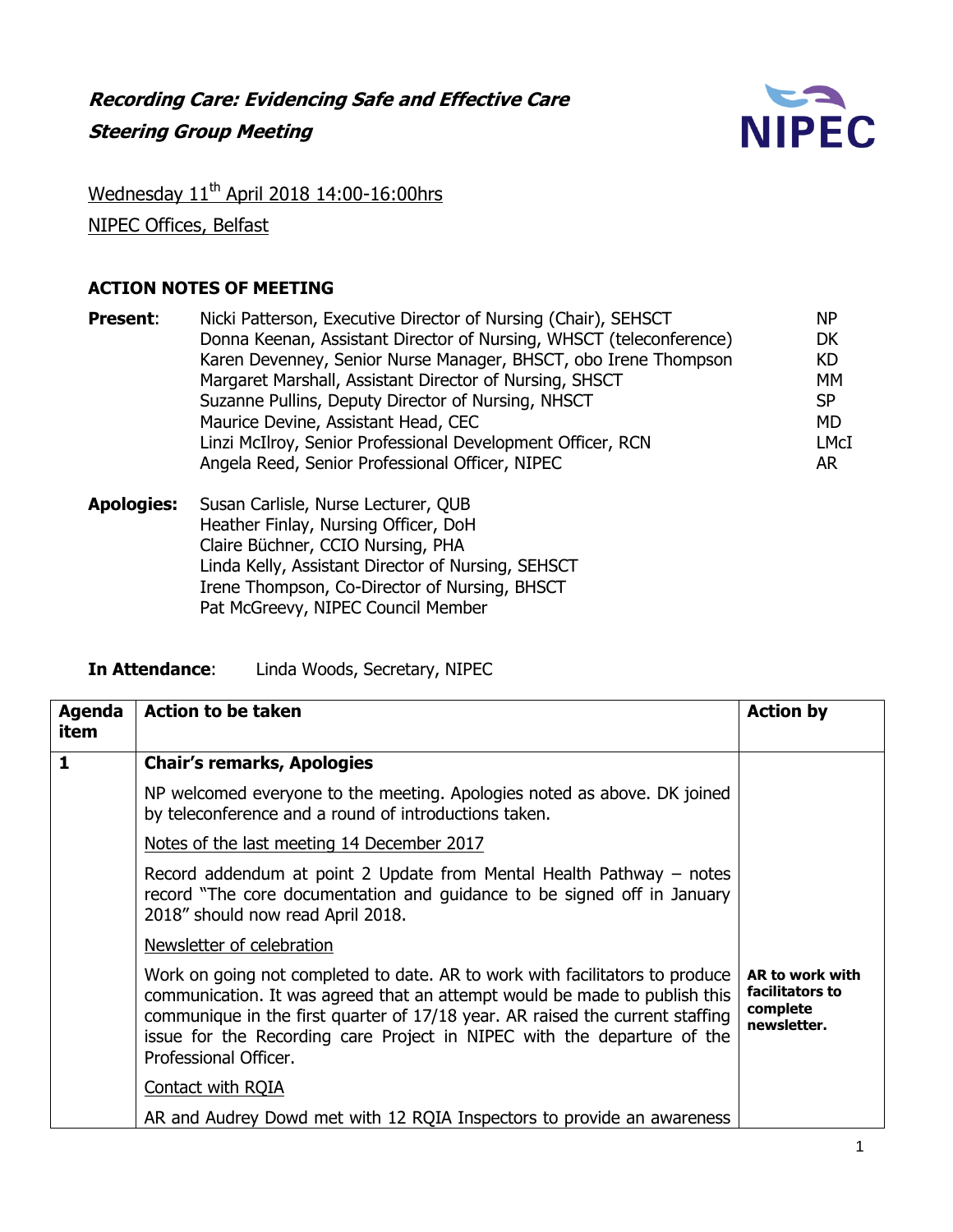|                         | session and overview of the Recording care project and PACE on 7 March<br>2018. Inspectors were very engaged and the discussion was positive.<br>Comments included PACE not used on all wards, some wards starting to<br>implement and Emergency Departments recently reviewed had improved<br>significantly on the previous inspection. Inspectors had requested that they<br>be kept updated on PACE.<br>All other matters arising are taken under agenda items.                                                                                                                                                                                                                                                                                                                                                                                                                                                                                                                                                              |                                                                                        |
|-------------------------|---------------------------------------------------------------------------------------------------------------------------------------------------------------------------------------------------------------------------------------------------------------------------------------------------------------------------------------------------------------------------------------------------------------------------------------------------------------------------------------------------------------------------------------------------------------------------------------------------------------------------------------------------------------------------------------------------------------------------------------------------------------------------------------------------------------------------------------------------------------------------------------------------------------------------------------------------------------------------------------------------------------------------------|----------------------------------------------------------------------------------------|
| $\overline{\mathbf{2}}$ | <b>Working Group Report</b>                                                                                                                                                                                                                                                                                                                                                                                                                                                                                                                                                                                                                                                                                                                                                                                                                                                                                                                                                                                                     |                                                                                        |
|                         | SP referred to a Working Group Report that would be circulated to members<br>following the meeting.<br>Discussion followed regarding:-<br>Report for steering<br>group WG April 2018.                                                                                                                                                                                                                                                                                                                                                                                                                                                                                                                                                                                                                                                                                                                                                                                                                                           | <b>AR to circulate</b><br><b>WG report</b><br>following SG<br>meeting<br>(attached)    |
|                         | Adult document                                                                                                                                                                                                                                                                                                                                                                                                                                                                                                                                                                                                                                                                                                                                                                                                                                                                                                                                                                                                                  |                                                                                        |
|                         | SP provided an overview of some of the recent challenges relating to the<br>adult document review. Multiple rounds of testing and a significant process<br>of review and change had already taken place $-$ see review document<br>$attached - that had included regional groups for evidence base relating to$<br>risk assessments.<br>Timeline of the<br>cons process 2017.d<br>NIPEC had secured funding to have the document designed by medical<br>illustrations BHSCT on behalf of the five trusts $-$ this was in process. Plan<br>was that ADNs, WG members and facilitators would meet in mid-May to<br>review the document produced by medical illustrations. A list of changes<br>would be drawn up and circulated with the document for testing, raising<br>awareness with staff in clinical settings of changes already identified.<br>Following four weeks of testing the collective group would meet again to<br>agree changes before final amendment end of June. AR to secure dates and<br>venues for meeting. | AR to organise<br>dates and venues<br>for meetings of<br>WG, ADNs and<br>facilitators. |
|                         | SP also raised the issue of bed end charts and the fact that work was<br>needed to standardise these. It was acknowledged that at this time there<br>was no capacity in the system to take a project of this size on. NIPEC have<br>been considering future funding and are awaiting an indication from the DoH<br>to enable recruitment.<br>Mention was also made relating to the handover project currently chaired by<br>L Kelly, SEHSCT. This project would now report to Steering Group $-$ it had                                                                                                                                                                                                                                                                                                                                                                                                                                                                                                                         |                                                                                        |
|                         | been agreed that the draft handover principles fit PACE framework providing<br>a foundation from which to begin. CNMAC had been advised and were<br>content.                                                                                                                                                                                                                                                                                                                                                                                                                                                                                                                                                                                                                                                                                                                                                                                                                                                                    |                                                                                        |
| 3                       | <b>Report on the Nursing Languages Symposium</b>                                                                                                                                                                                                                                                                                                                                                                                                                                                                                                                                                                                                                                                                                                                                                                                                                                                                                                                                                                                |                                                                                        |
|                         | AR provided a report on the Nursing Languages Symposium event held on 22                                                                                                                                                                                                                                                                                                                                                                                                                                                                                                                                                                                                                                                                                                                                                                                                                                                                                                                                                        |                                                                                        |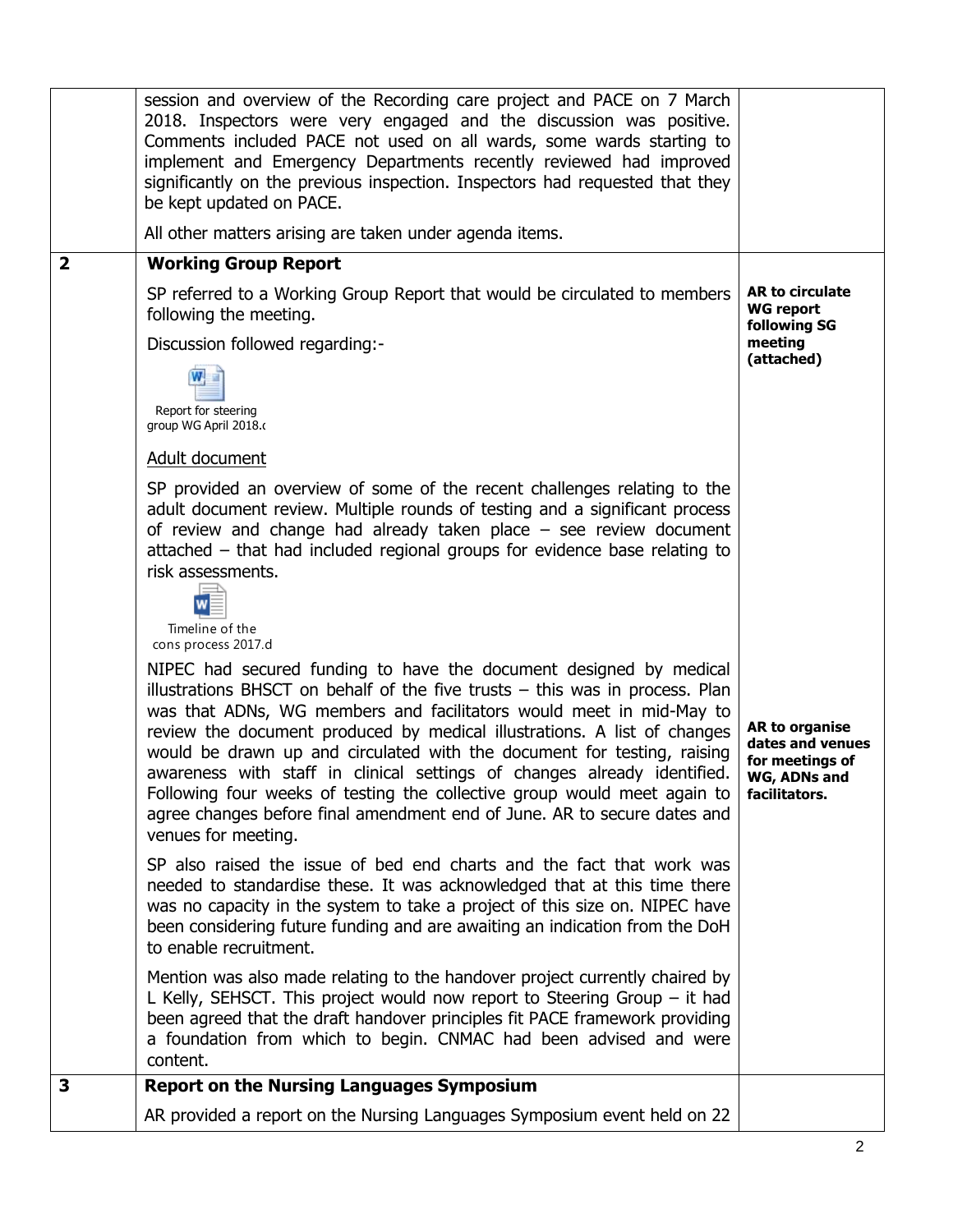|                         | March 2018. The event was well attended with 59 participants in total. The<br>report had been circulated to SG and AR noted a few points in relation to<br>feedback:-                                                                                                                                                                                                                                                                                                                                                                                                                                                |                                                                                                                  |
|-------------------------|----------------------------------------------------------------------------------------------------------------------------------------------------------------------------------------------------------------------------------------------------------------------------------------------------------------------------------------------------------------------------------------------------------------------------------------------------------------------------------------------------------------------------------------------------------------------------------------------------------------------|------------------------------------------------------------------------------------------------------------------|
|                         | 1. Check in $1 -$ some participants confused regarding Encompass<br>programme of work<br>2. Presenters included Nick Hardiker ICNP, Zac Whitewood-Moores<br>SNOWMED and Helen Balsdon NNN. NP indicated that any EHCR had<br>the potential to be task orientated, and thought had been triggered<br>on the morning as to how person-centred record keeping is<br>maintained, given the PACE project.<br>3. Qualities – the morning had resulted in a helpful list of characteristics<br>or qualities of a nursing language which had been described in the<br>paper.                                                 |                                                                                                                  |
|                         | Members discussed the utility of the morning and agreed that the nursing<br>and midwifery voice needed to be around the various forums being set up<br>for Encompass. SG members wished to have time to consider the Report and<br>to come back to AR within a two week period with any amendments or<br>comments.                                                                                                                                                                                                                                                                                                   | <b>SG to review and</b><br>any amendments<br>back to AR by 26<br>April 18                                        |
| $\overline{\mathbf{4}}$ | <b>Report of the PACE Workshop</b>                                                                                                                                                                                                                                                                                                                                                                                                                                                                                                                                                                                   |                                                                                                                  |
|                         | AR updated SG on the Report of the PACE Workshop held on 28 March 2018.<br>Attendance was good with 58 participants which included CEC, Champions,<br>Lead Nurses, Ward Sisters and Charge Nurses, Trust Facilitators and CNO<br>Prof Charlotte McArdle, Angela McLernon, CE NIPEC and Nicki Patterson and<br>Eileen McEneaney Directors of Nursing. Stories of success, barriers and<br>issues of concern were discussed. Panel sessions were held and then a<br>number of check-in sessions for reflection and recording thoughts on the<br>tablemats provided. There was a significant discussion around bank and |                                                                                                                  |
|                         | agency staff - AR to make it a separate item of concern in the final report.<br>Discussion held with regard to person-centred care and it was agreed that<br>AR would meet with workforce leads re. Facilitators and Bank and Agency<br>staff.                                                                                                                                                                                                                                                                                                                                                                       | re Facilitators and<br><b>Bank and Agency</b><br>staff                                                           |
|                         | Discussion took place regarding information on NIPEC website, Future Nurse<br>and managing PACE wards and non-PACE wards for students in different<br>clinical settings.                                                                                                                                                                                                                                                                                                                                                                                                                                             | AR to circulate for<br><b>SG comment. To</b><br>be then sent to<br><b>CNO Business</b><br><b>Meeting. Copied</b> |
|                         | The amended Report inclusive of recommendations was to go out for<br>comment before the CNO Business Meeting and copied to Directors of<br><b>Nursing</b>                                                                                                                                                                                                                                                                                                                                                                                                                                                            | to Directors of<br><b>Nursing</b>                                                                                |
| 5                       | <b>Shared Learning from Improvement and HSC Trust Record Keeping</b><br><b>Scores</b>                                                                                                                                                                                                                                                                                                                                                                                                                                                                                                                                |                                                                                                                  |
|                         | AR reported on the HSC Trust Record Keeping Scores indicating 80 ward<br>took part and there had been an improvement in three out of the four areas<br>identified in the last quarter of 2017/18. Four areas for improvement were<br>identified and agreed - AR to draw up quarterly quality focus for first quarter<br>18/19 and circulate to SG for onward distribution.                                                                                                                                                                                                                                           |                                                                                                                  |
|                         | AR raised a conversation had with CNO recently where the number of<br>records were discussed - IHI methodology has evidenced that 10 records is                                                                                                                                                                                                                                                                                                                                                                                                                                                                      | AR to put audit                                                                                                  |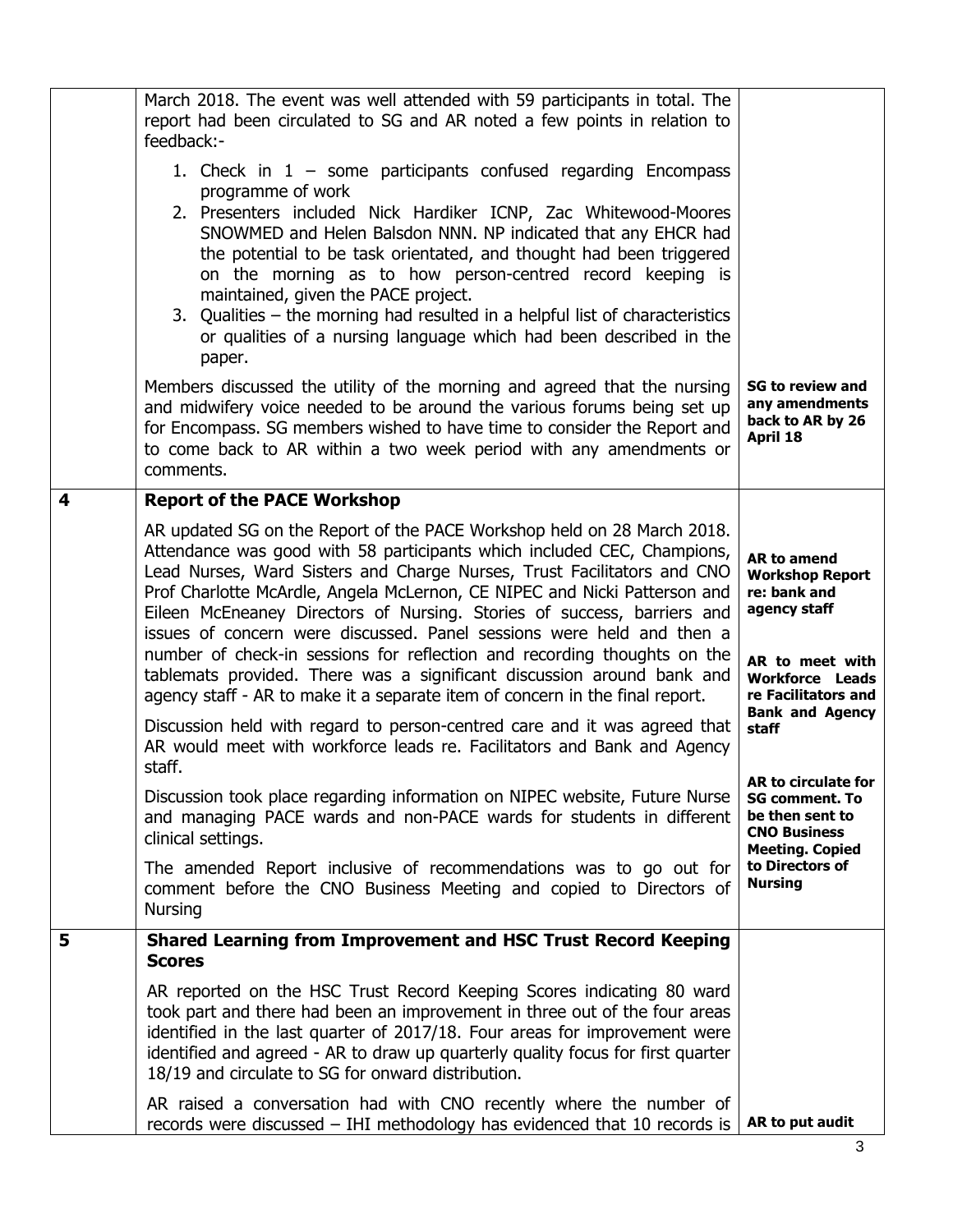|                         | the optimum sample size. AR recognised that this had been tested before in<br>the Recording Care Project when it had been evidenced that 5 records<br>provided similar results as 10. AR requested that members consider a re-test<br>of this theory through the summer months. To be agreed further at Working<br>Group and recommendations brought back to SG. |                | test numbers on<br><b>WG Agenda for</b><br>recommendations<br>back to SG |
|-------------------------|------------------------------------------------------------------------------------------------------------------------------------------------------------------------------------------------------------------------------------------------------------------------------------------------------------------------------------------------------------------|----------------|--------------------------------------------------------------------------|
| 6                       | <b>Encompass Update</b>                                                                                                                                                                                                                                                                                                                                          |                |                                                                          |
|                         | NP gave a report on the reconstituted Encompass Programme Board<br>meeting in April 2018. It has been agreed to hold 3 regional scenario<br>development workshops which had taken place. The programme of work<br>and tabled framework was in draft format and would be circulated at a later<br>time once agreed.                                               |                |                                                                          |
|                         | NP outlined a number of the groups where nursing and midwifery input<br>would be critical.                                                                                                                                                                                                                                                                       |                |                                                                          |
|                         | There would be an Executive Assurance Group to report to Programme<br>Board inclusive of work stream chairs, professional leads, Director of<br>Planning, HR and Mary Hinds.                                                                                                                                                                                     |                |                                                                          |
|                         | Timeline – outline business case 1.7 was with DoH $/$ DoF and awaiting<br>outcome. Some recruitment was underway for functional posts.                                                                                                                                                                                                                           |                |                                                                          |
|                         | NP indicated the importance of knowing who the Trust Leads were and<br>engagement with them on behalf of nursing and midwifery.                                                                                                                                                                                                                                  |                |                                                                          |
| $\overline{\mathbf{z}}$ | <b>HSC Trust Record Keeping Projects</b>                                                                                                                                                                                                                                                                                                                         |                |                                                                          |
|                         | No reports at present, outside of existing work for Recording Care.                                                                                                                                                                                                                                                                                              |                |                                                                          |
| 8                       | <b>Next Steps</b>                                                                                                                                                                                                                                                                                                                                                |                |                                                                          |
|                         | Actions as per table below.                                                                                                                                                                                                                                                                                                                                      |                |                                                                          |
| 9                       | <b>Any Other Business</b>                                                                                                                                                                                                                                                                                                                                        |                |                                                                          |
|                         | Evaluation of PACE Implementation                                                                                                                                                                                                                                                                                                                                |                |                                                                          |
|                         | AR reported that SG were still awaiting confirmation from R&D office of<br>funding.<br>NP informed the meeting that Kathy Fodey had been seconded to PHA. It<br>was agreed that AR would draft a letter on behalf of NP to Olive McLeod,<br>Chief Executive, and RQIA for representation.                                                                        |                | AR to draft letter                                                       |
|                         |                                                                                                                                                                                                                                                                                                                                                                  |                | <b>O</b> McLeod for<br><b>RQIA</b><br>representation                     |
|                         | MD asked about terminology in relation to the Abbreviation Review. NP is<br>Chair of the Review of Abbreviations Project and gave background to the<br>Project and indicated a further meeting had been arranged.                                                                                                                                                |                |                                                                          |
| 10                      | Date and time of next meetings:                                                                                                                                                                                                                                                                                                                                  |                |                                                                          |
|                         | 13 June 2018 at 2.30pm Department of Health, Castle Buildings, Stormont                                                                                                                                                                                                                                                                                          |                |                                                                          |
|                         | 20 <sup>th</sup> September 2018 at 10.00-12.00pm NIPEC Offices Belfast<br>(Please note rearranged date and time)<br>5 <sup>th</sup> December 2018, at 2.00pm-4.00pm NIPEC Offices Belfast                                                                                                                                                                        |                |                                                                          |
|                         |                                                                                                                                                                                                                                                                                                                                                                  |                |                                                                          |
| <b>Action</b>           |                                                                                                                                                                                                                                                                                                                                                                  | <b>Comment</b> | Completed/On-<br>going                                                   |
|                         |                                                                                                                                                                                                                                                                                                                                                                  |                |                                                                          |